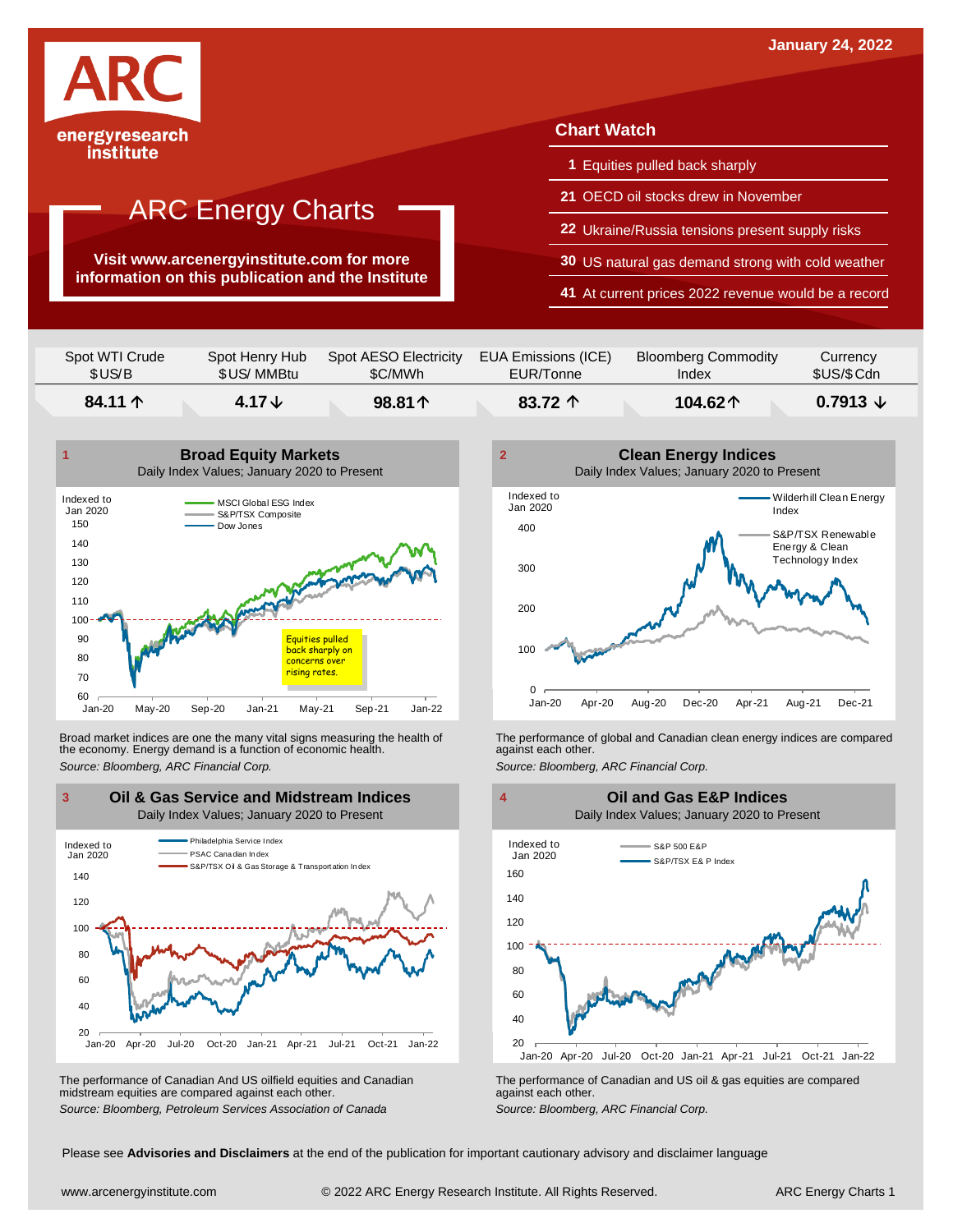**Energy Transition**

# energyresearch institute



Jan-20 Apr-20 Jul-20 Oct-20 Jan-21 Apr-21 Jul-21 Oct-21 Jan-22

BCOM is <sup>a</sup> widely tracked benchmark for the commodities market. It is composed of <sup>23</sup> exchange-traded contracts on physical commodities. *Source: Bloomberg*





EU Allowances (EUA) are carbon credits equivalent to one tonne of CO2 used in the European Union Emissions Trading Scheme (EU ETS). *Source: Bloomberg*



ERCOT is the grid operator for 90% of the electricity sold in Texas. The price shown is for the North Hub and is the wholesale price. *Source: Bloomberg*



ARC Energy Charts

This series is <sup>a</sup> measure of expected inflation (on average) over the five-year period that begins five years from today. *Source: Federal Reserve Bank of St. Louis, (FRED) Economic Data*



The carbon dioxide data on Mauna Loa constitutes the longest record of direct measurements of CO2 in the atmosphere. *Source: NOAA*



The Alberta Electric System Operator (AESO) manages and operates the provincial power grid. *Source: Bloomberg*

### **Alberta Electricity: AESO Average Pool Price** Daily and 30-Day Average; January 2020 to Present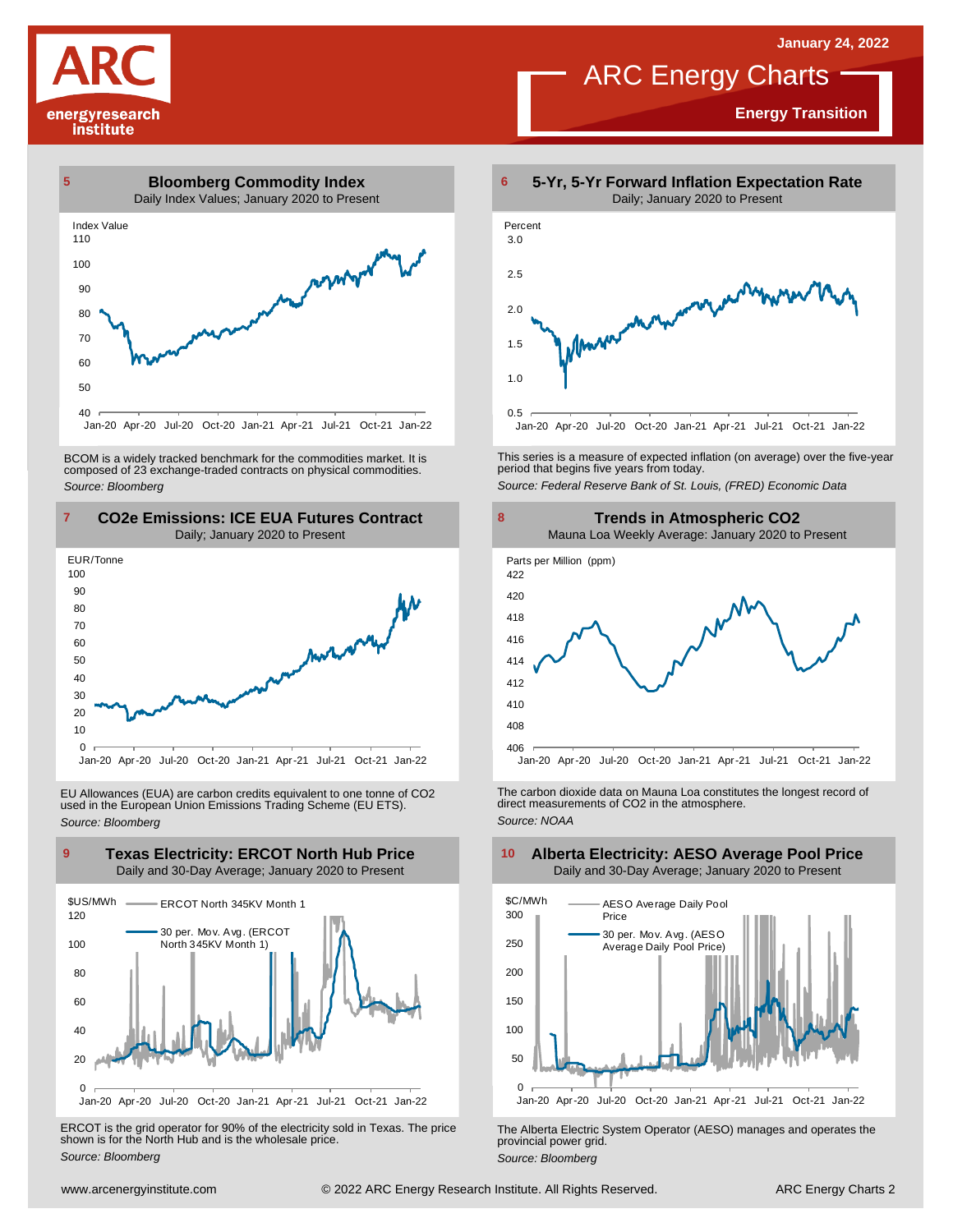**Crude Oil**



#### **WTI Crude Oil Price and Differential to Brent 11**



North American crude oil prices can sometimes disconnect from global prices depending on regional supply and demand dynamics. *Source: Bloomberg*

### **CDN Heavy Oil Price Differential to WTI 13 14**

Western Canadian Select (WCS) Differential; Rolling 12-Month History



The differential should reflect quality differences and transportation costs. Greater discounts can result from infrastructure or refinery outages. *Source: Bloomberg*



Natural gas liquids have become critical contributors to producer's cash flow. Most of Canada's oil production comes from Alberta; split between oil sands<br>Prices are influenced by the price of oil as well as local supply a



**ARC Energy Charts** 

Forward prices for WTI are plotted for the next 36 contracts, and compared against the same contracts one month prior. *Source: Bloomberg*

## **CDN Light Crude Oil Price Differential to WTI**



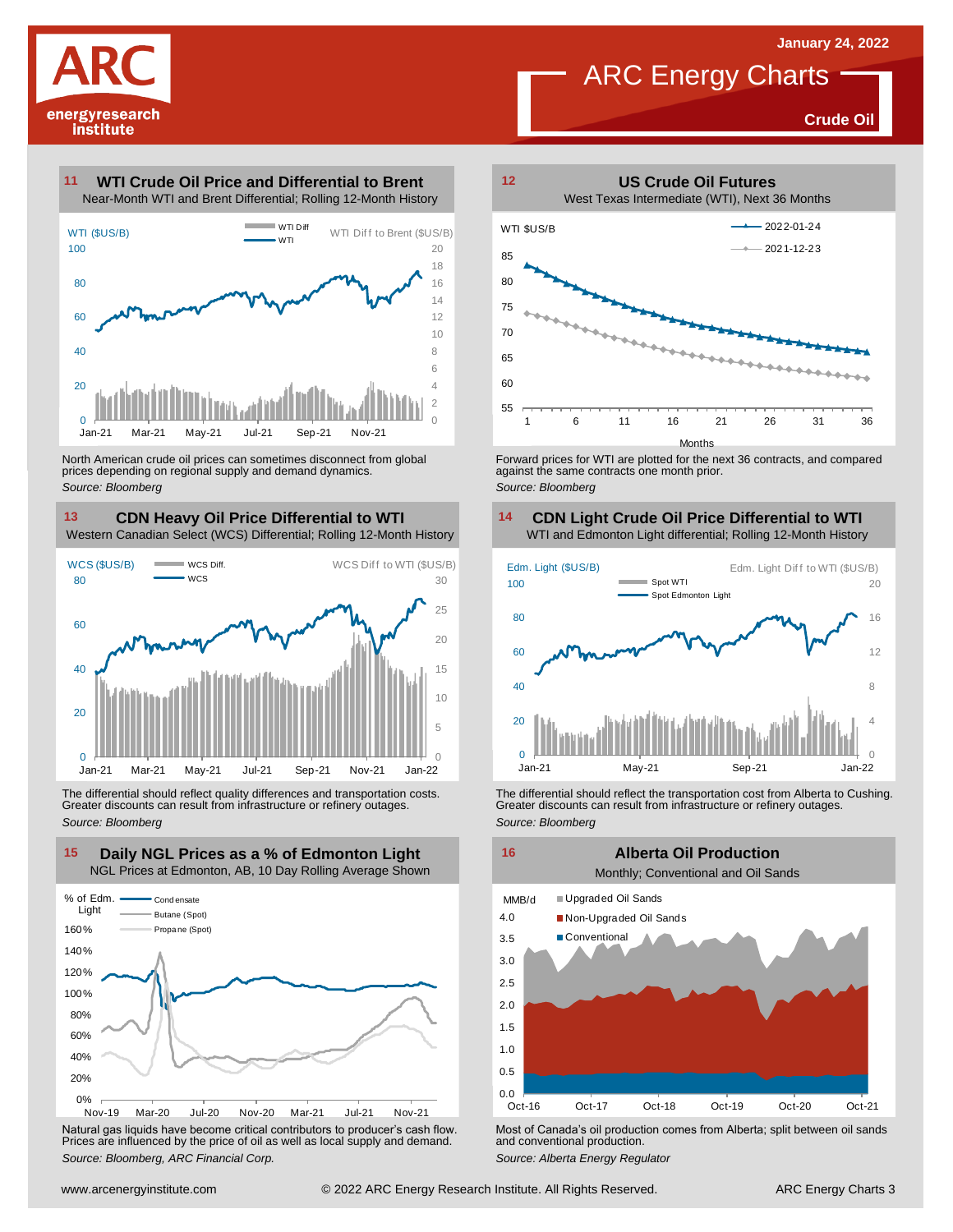**Crude Oil**

# energyresearch institute



US crude oil stock levels can affect crude oil prices. Stock levels for the current year are represented by the blue line. US crude oil stock levels can affect crude oil prices. Stock levels for the Gasoline, diesel and jet fuel consumption represent the majority of oil use in<br>current year are represented by the blue line.<br>Source: U.S. Energy

![](_page_3_Figure_4.jpeg)

Weekly production is modelled by the EIA. It is less accurate then monthly Crude oil imports from Canada are taking market share from overseas<br>The imports in the more from overseas imports imports.<br>Source: U.S. Energy Info

![](_page_3_Figure_6.jpeg)

OECD stock levels can affect crude oil prices. *Source: International Energy Agency*

![](_page_3_Figure_8.jpeg)

**ARC Energy Charts** 

![](_page_3_Figure_9.jpeg)

![](_page_3_Figure_12.jpeg)

Jan-17 Jul-17 Jan-18 Jul-18 Jan-19 Jul-19 Jan-20 Jul-20 Jan-21 Jul-21 Jan-22

![](_page_3_Figure_16.jpeg)

OPEC's production levels relative to its sustainable and spare capacity influences global crude prices. Note: scale has been expanded. *Source: Bloomberg, Russia Ministry of Energy*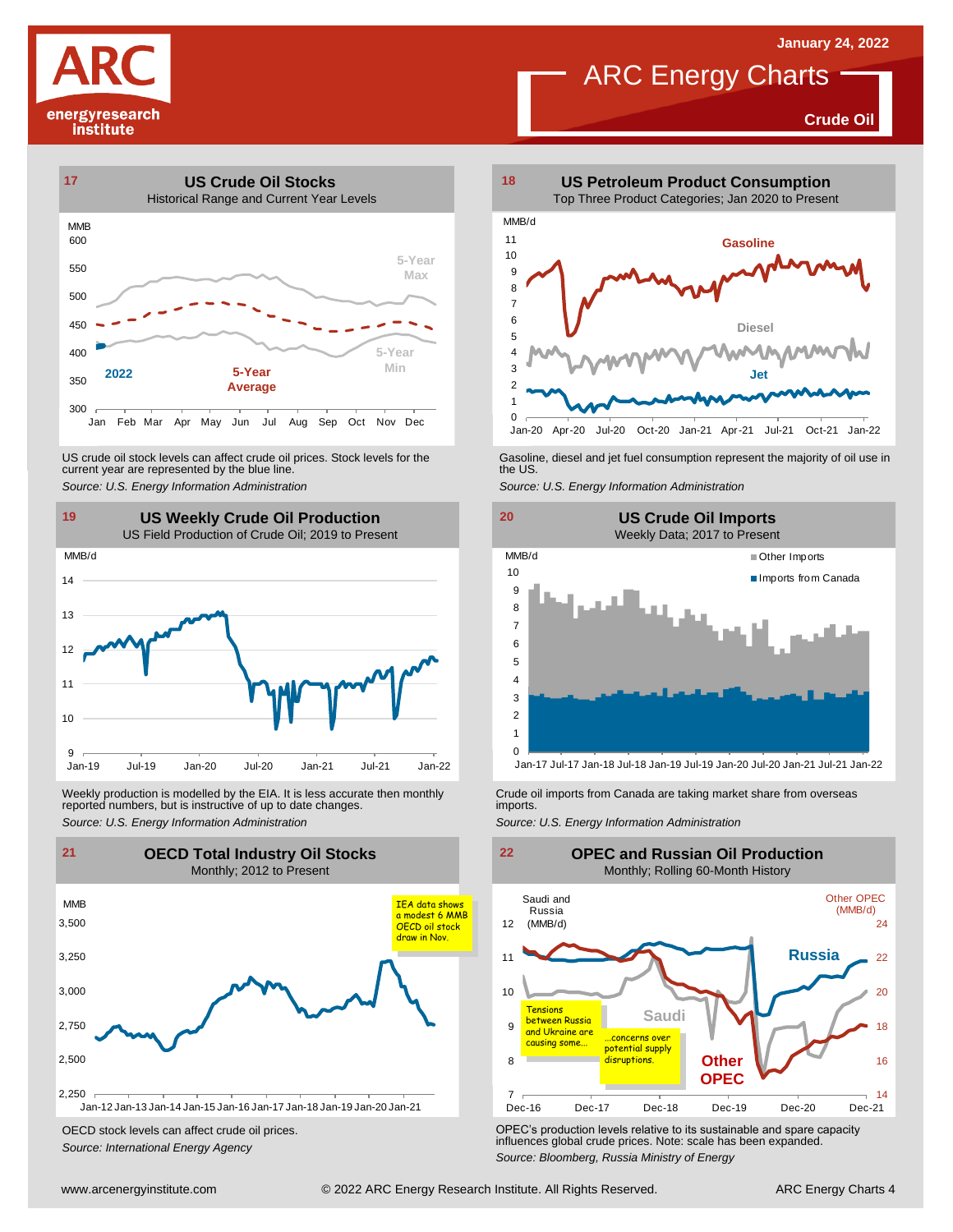# energyresearch institute

**Natural Gas**

![](_page_4_Figure_3.jpeg)

![](_page_4_Figure_4.jpeg)

Near-month prices at AECO track Henry Hub prices, the exchange rate and<br>the cost of transportation. Local factors can also affect price.<br>Source: Bloomberg<br>**CIObal Natural Gas Prices**<br>Japan/Korea, UK NBP, Henry Hub; 10-Day the cost of transportation. Local factors can also affect price.

*Source: Bloomberg*

**25**

**Global Natural Gas Prices Japan/Korea LNG Henry Hub UK NBP**  $\overline{0}$ 5 10 15  $20$ 25 30 35  $40$ 45 50 Jan 19 May 19 Sep 19 Jan 20 May 20 Sep 20 Jan 21 May 21 Sep 21 \$US/MMBtu

International natural gas prices strongly impact the economics of proposed LNG projects.

![](_page_4_Figure_9.jpeg)

![](_page_4_Figure_10.jpeg)

The ability of gas producers to move gas out of the WCSB to eastern markets Between exports to Mexico and LNG shipments, the US is growing as a<br>and the US is a major factor in local natural gas prices.<br>Source: Bloomberg Va

![](_page_4_Figure_12.jpeg)

ARC Energy Charts

Forward contract prices are plotted for the next <sup>36</sup> months, and compared against the curve one month prior. *Source: Bloomberg*

![](_page_4_Figure_15.jpeg)

![](_page_4_Figure_16.jpeg)

AECO forward prices mimic Henry Hub futures minus a differential.

*Source: Bloomberg*

![](_page_4_Figure_19.jpeg)

**US Natural Gas Exports – Excluding Canada** Daily; Jan 2018 to Present

Jan-18 Jun-18 Nov-18Apr-19 Sep-19Feb-20 Jul-20 Dec-20May-21Oct-21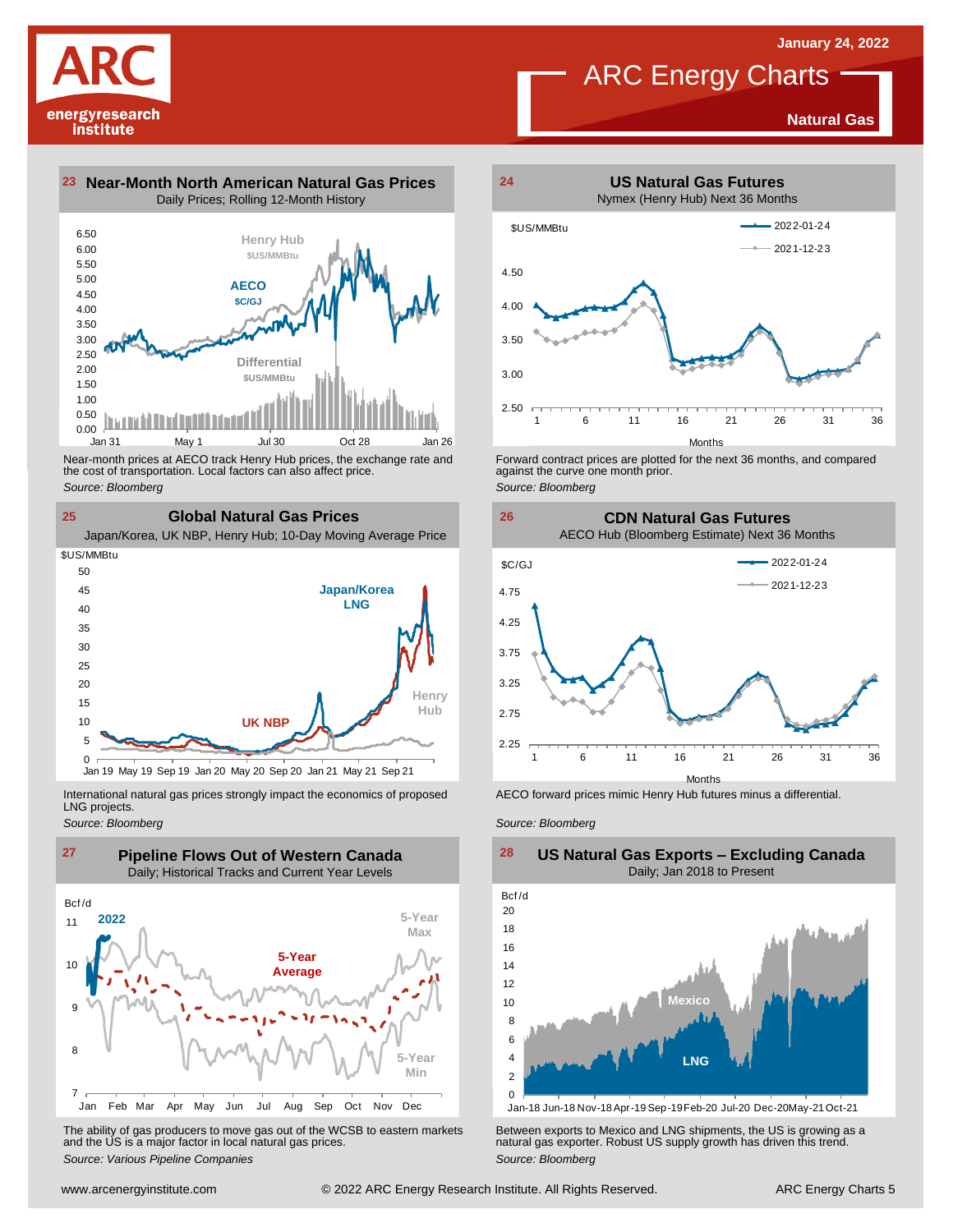**Natural Gas**

![](_page_5_Picture_1.jpeg)

## **29 30 Alberta Natural Gas Demand**

TransCanada Intra-AB Deliveries; Current Year and Historical Tracks

![](_page_5_Figure_4.jpeg)

Alberta natural gas demand has grown steadily in recent years, largely<br>
driven by new oil sands demand and power generation projects.<br>
Source: *Bloomberg*<br>
Source: *Bloomberg*<br>
Daily Western CDN Production<br>
Estimated Using Alberta natural gas demand has grown steadily in recent years, largely **Domestic US demand fluctuates in the summer** and during the winter as driven by new oil sands demand and power generation projects.<br>Ariven by new oil

## **31 32 Daily Western CDN Production** Estimated Using Major Pipeline Receipts  $\frac{31}{\text{Bcf/d}}$

![](_page_5_Figure_7.jpeg)

This includes receipts on the TCPL, Alliance, WestCoast and TransGas pipelines.

![](_page_5_Figure_10.jpeg)

Canada's natural gas storage level provides <sup>a</sup> good metric if the country is well stocked. Abnormally high or low storage can affect the basis. *Source: Bloomberg*

![](_page_5_Figure_12.jpeg)

ARC Energy Charts

![](_page_5_Figure_14.jpeg)

![](_page_5_Figure_15.jpeg)

*Source: Pipelines Pipelines Pipelines Pipelines Pipelines Companies Pipeline Pipelines Pipelines Pipelines Pipelines Companies Pipeline Companies Pipeline Companies Pipeline Companies Pip* 

![](_page_5_Figure_18.jpeg)

The EIA reports changes in US natural gas inventories held in underground storage facilities on <sup>a</sup> weekly basis.

*Source: U.S. Energy Information Administration*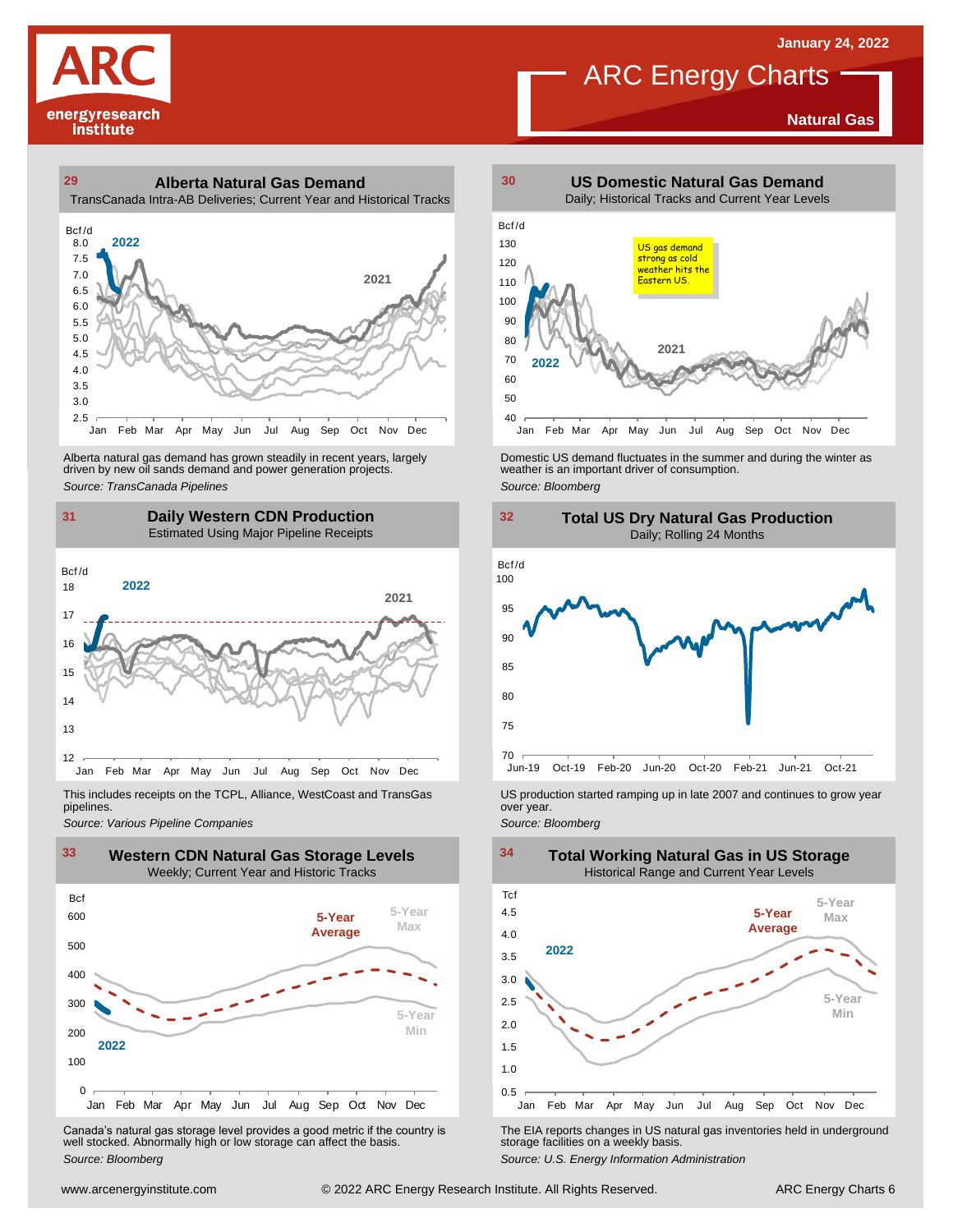**Oilfield Activity**

![](_page_6_Picture_1.jpeg)

#### **35 36 Canada: Weekly Gas Drilling Activity**

Baker Hughes Drilling Rig Count; Current Year and Historical Range

![](_page_6_Figure_4.jpeg)

Unlike US drilling activity, Canadian rigs are dispatched seasonally. Capital<br>allocation by operators is driven by views of future oil and gas prices. 0<br>Jan Feb Mar<br>Unlike US drilling activi<br>allocation by operators<br>Source: *Baker Hughes* 

![](_page_6_Figure_6.jpeg)

Unlike US drilling activity, Canadian rigs are dispatched seasonally. Capital Tracking US oil drilling by major play provides insight into the composition of<br>allocation by operators is driven by views of future oil and gas

![](_page_6_Figure_8.jpeg)

Total rig-releases for exploratory and development wells are highlighted in this chart. Rig releases for the current year are shown in red. *Source: Daily Oil Bulletin/JWN* Jan Feb Mar Apr May Jun Jul Aug Sep Oct Nov Dec

**United States: Weekly Gas Drilling Activity** Baker Hughes Gas Rig Counts; 2020 to Present

ARC Energy Charts

![](_page_6_Figure_11.jpeg)

Tracking US gas drilling by major play provides insight into the composition of US gas supply and growth trends.

*Source: Baker Hughes*

![](_page_6_Figure_14.jpeg)

Tracking US oil drilling by major play provides insight into the composition of US oil supply and growth trends. *Source: Baker Hughes*

**United States: Monthly Wells Drilled**

 $\Omega$ 200 400 600 800 1000 1200 1400 1600 Wells Drilled  $2018 = 2019 = 2020 = 2021$ 

Total wells drilled in US Drilling Productivity Report regions are shown. These are the most active onshore US plays. *Source: EIA* Jan Feb Mar Apr May Jun Jul Aug Sep Oct Nov Dec